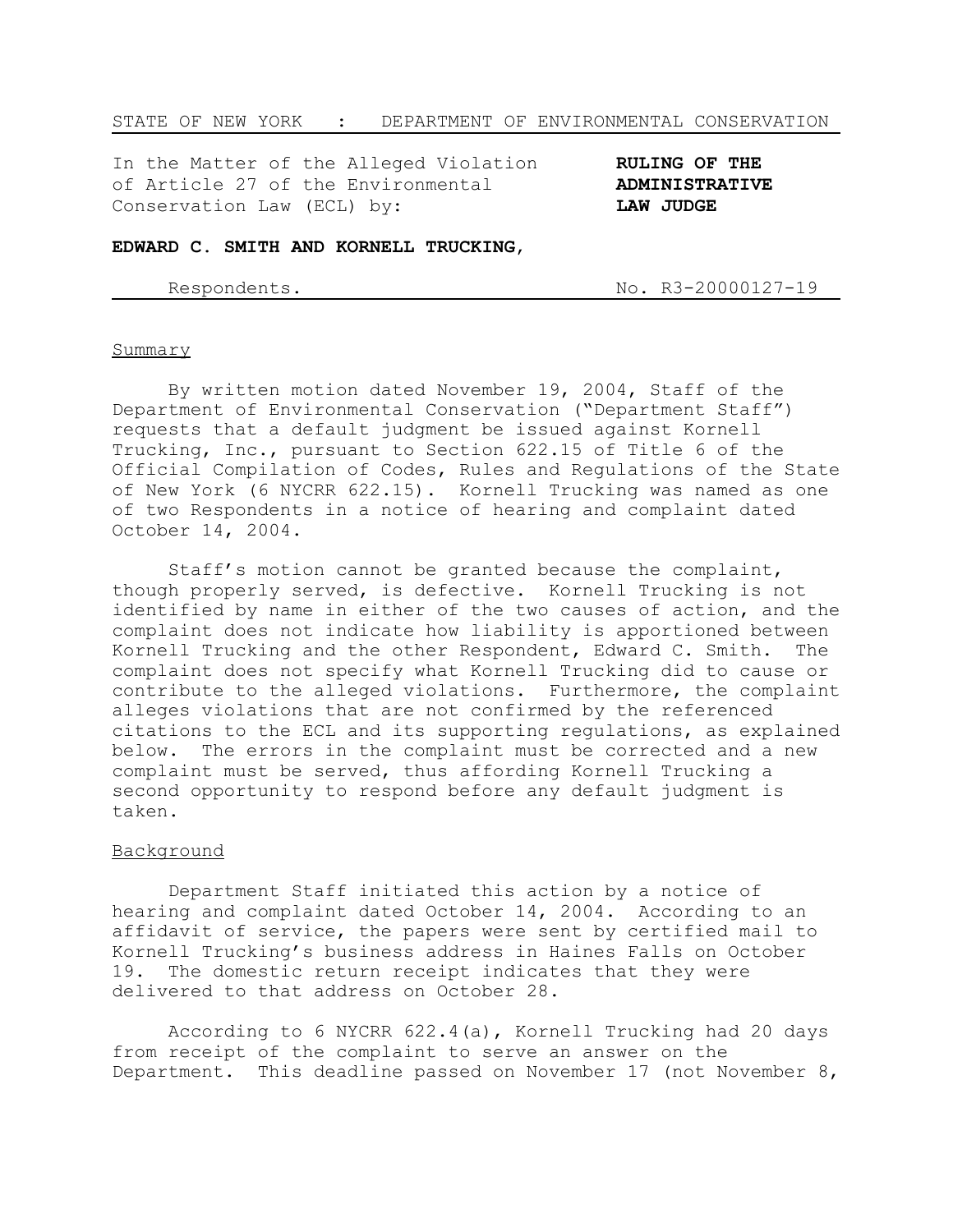the date in Staff's motion, which is 20 days from the complaint's mailing.)

According to Staff's papers, Kornell Trucking failed to file an answer to the complaint or have any other contact with the Department. Staff's papers also indicate that Kornell Trucking failed to appear at a pre-hearing conference that was announced in the hearing notice for 10 a.m. November 15, 2004, at the Department's Region 3 office in New Paltz.

By papers dated November 19, 2004, Department Staff moved for a default judgment against Kornell Trucking. Staff requested a Commissioner's order confirming the default, assessing a \$150,000 penalty, and directing the removal of all solid waste from a Saugerties property that, according to the complaint, is an unpermitted solid waste management facility. (Unlike the monetary penalty, the removal of the waste and its lawful disposal, within 12 months of a Commissioner's order, was not requested explicitly in the complaint.)

Under a cover letter of November 22, 2004, Department Staff sent its default motion and proposed order to James McClymonds, the Department's chief administrative law judge, who then assigned the matter to me. Staff also sent a copy of its motion papers to Kornell Trucking by certified mail, return receipt requested.

Alerting Staff attorney Jonah Triebwasser to my assignment, I discovered that, due to an apparent typographical error, Mr. Triebwasser's phone number - - as included in both the motion and Mr. Triebwasser's supporting affirmation - - was incorrect; in fact, it was not a Department number at all. I wrote a letter dated December 1, 2004, pointing this error out to both parties, and giving Kornell Trucking an additional opportunity (until December 10) to respond to the motion. I provided Kornell Trucking my address and telephone number, but to date have not heard from it or anyone on its behalf.

The motion for default judgment does not indicate where this matter stands in relation to the other Respondent, Edward C. Smith, who, according to the complaint, apparently owns and resides at the Saugerties property.

### Discussion

The complaint in this matter (included with the hearing notice as Exhibit "C") names two Respondents, Edward C. Smith and Kornell Trucking. The complaint alleges that Mr. Smith is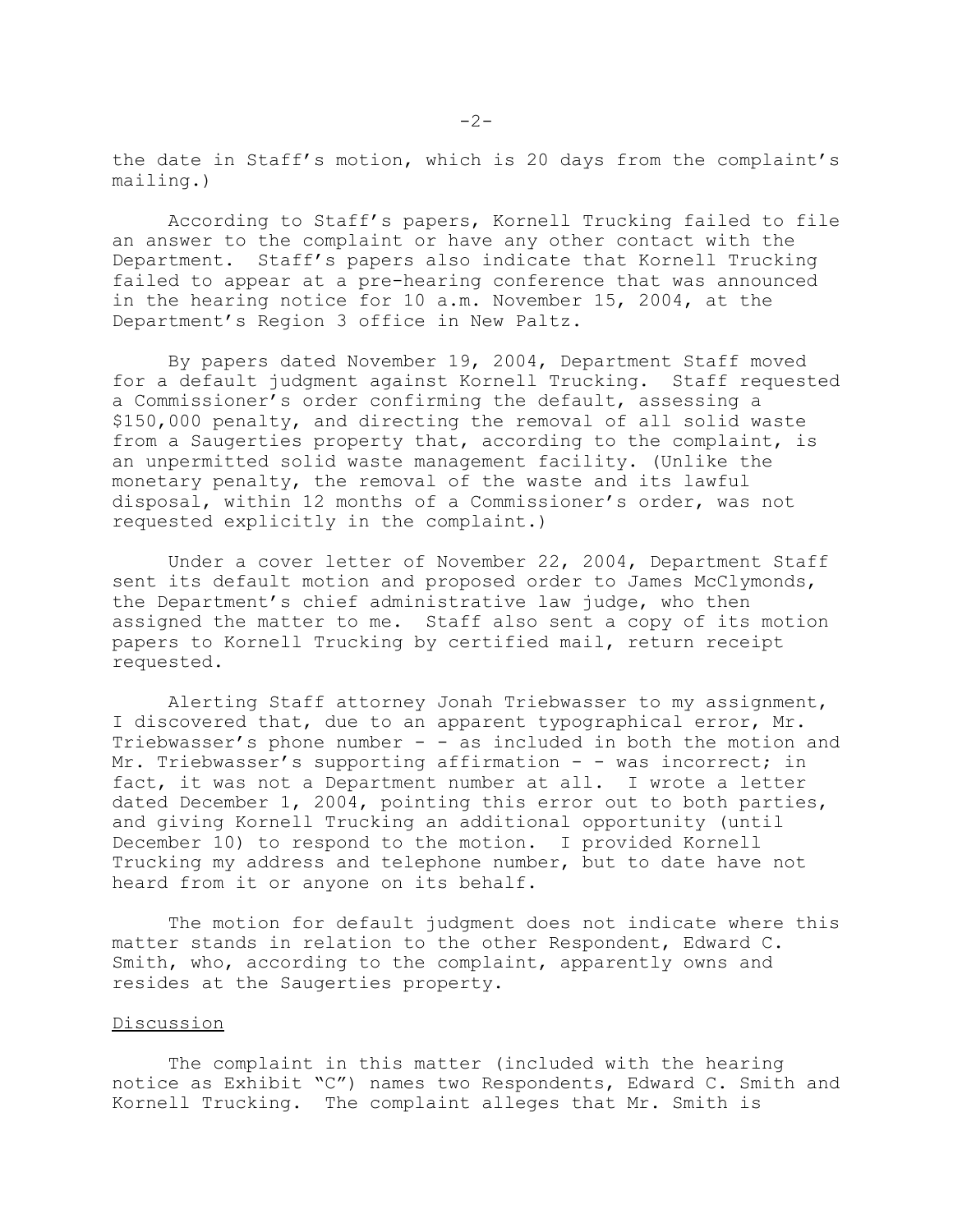located at and has property at 9 Myer Lane in Saugerties, and that Kornell Trucking is located at North Lake Road in Haines Falls.

The first cause of action states that on December 19, 1996, the Department inspected the Saugerties property and observed more than 70 cubic yards of non-exempt construction and demolition (C&D) debris that included, but was not limited to, unprocessed and processed C&D, carpet, wood, painted wood, asphalt, rock, brick, metals, rags, cardboard, concrete, and unprocessed wood caulking tubes. The complaint describes this situation as in violation of 6 NYCRR 360.17(a)(1)(i), apparently a mistaken reference to 6 NYCRR  $360-1.7(a)(1)(i)$ , which prohibits the construction or operation of a solid waste management facility, or any phase of it, except in accordance with a valid Department permit. Though the property is referenced as "Respondent Smith's," the complaint does not name either Smith or Kornell Trucking as the responsible party, leaving it open to question whether one or both is being charged.

The second cause of action states that on or about and between September 17 and December 17, 1996, "the Respondent [again not identified by name, so it could be Smith or Kornell Trucking] did cause the release of more than 70 cubic yards of solid waste into the environment" at 7 Myer Lane [not 9 Myer Lane, the previously referenced address] in Saugerties. This is charged as a violation of ECL Section 27-0703, though the relevance of that section is not explained. ECL Section 27-0703 identifies various powers and duties of the Department in relation to solid waste disposal, but not duties of the general public that would have been breached by the conduct described in the complaint.

The Department's motion papers adequately demonstrate that Kornell Trucking defaulted both by failing to answer the complaint and by failing to appear at the scheduled pre-hearing conference. The affidavit of mail service, signed by Jennifer Cutter (Exhibit "A"), coupled with a copy of the domestic return receipt (Exhibit "B"), demonstrate that the complaint was mailed to and received by an agent of Kornell Trucking. The failures to file an answer and appear at the scheduled pre-hearing conference are demonstrated by the supporting affirmation of Staff attorney Jonah Triebwasser and the supporting affidavit of Staff solid waste engineer David Pollock (Exhibit "D").

According to Mr. Triebwasser's affirmation, the factual allegations of the complaint "demonstrate that the Respondent [Kornell Trucking] has violated ECL Article 27 and 6 NYCRR